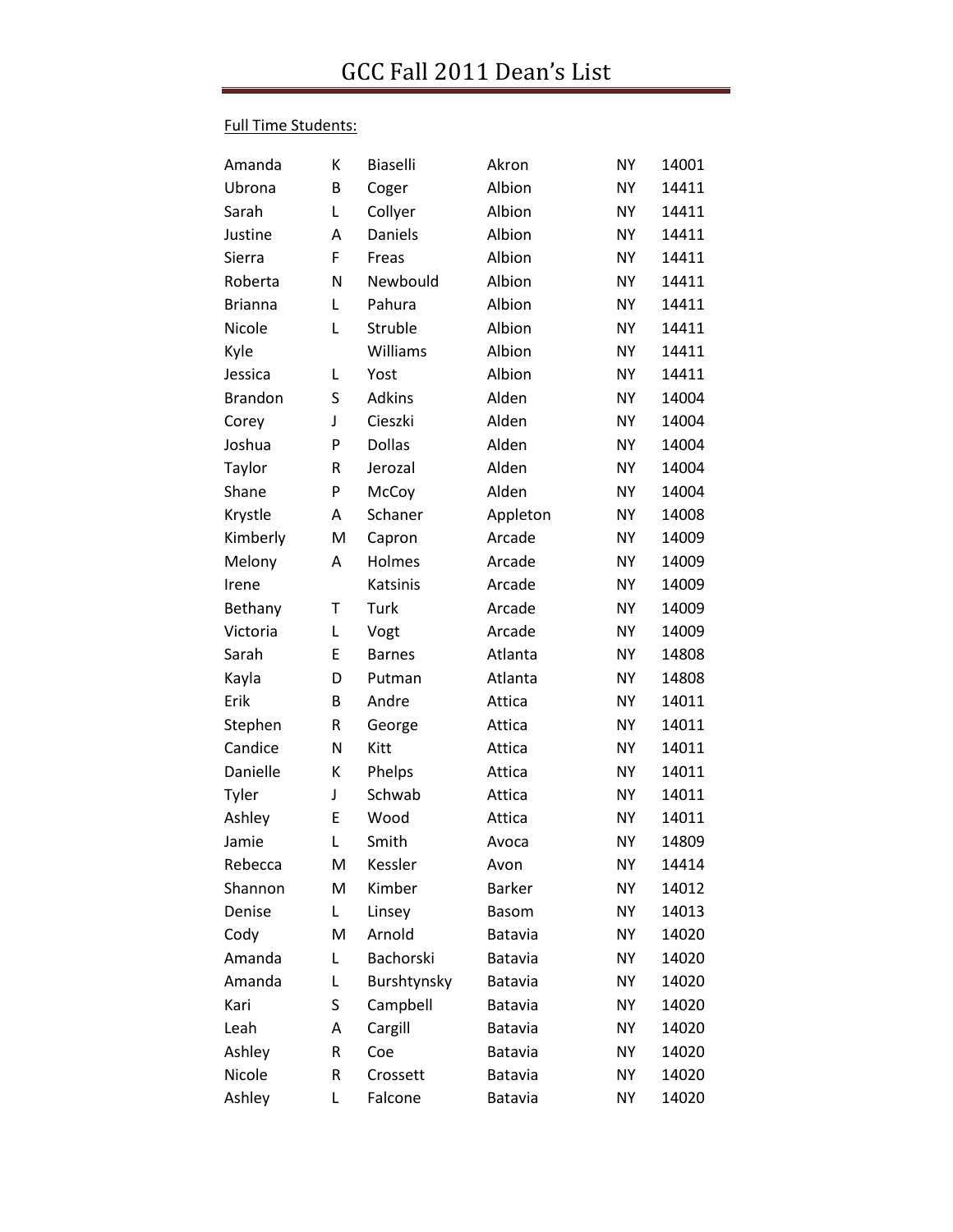| Alicia      | M | Gray          | <b>Batavia</b>   | <b>NY</b> | 14020 |
|-------------|---|---------------|------------------|-----------|-------|
| Alex        | J | Grice         | Batavia          | <b>NY</b> | 14020 |
| Derek       |   | Hagen         | Batavia          | <b>NY</b> | 14020 |
| Cady        | E | Hume          | Batavia          | <b>NY</b> | 14020 |
| Devon       | R | Kleinbach     | Batavia          | <b>NY</b> | 14020 |
| Stacy       | M | Malone        | Batavia          | <b>NY</b> | 14020 |
| Kelsey      | Г | McGill        | Batavia          | <b>NY</b> | 14020 |
| Cody        | M | McNally       | Batavia          | <b>NY</b> | 14020 |
| Jennifer    | R | Merle         | Batavia          | <b>NY</b> | 14020 |
| Christopher | J | Morris        | Batavia          | <b>NY</b> | 14020 |
| Wendy       | Г | Mucher        | Batavia          | <b>NY</b> | 14020 |
| Cody        | L | Mulcahy       | Batavia          | <b>NY</b> | 14020 |
| Rachael     | M | Murphy        | Batavia          | <b>NY</b> | 14020 |
| Dakota      | J | Nicholson     | Batavia          | <b>NY</b> | 14020 |
| Emily       | К | Patrick       | Batavia          | <b>NY</b> | 14020 |
| Amanda      | L | Rambach       | Batavia          | <b>NY</b> | 14020 |
| John        |   | Richards      | Batavia          | <b>NY</b> | 14020 |
| Jacob       | P | Rine          | Batavia          | <b>NY</b> | 14020 |
| Hollie      | Q | Rivera-Mann   | Batavia          | <b>NY</b> | 14020 |
| Jonathon    | M | Ryan          | Batavia          | <b>NY</b> | 14020 |
| Ashley      | M | Saienni-Karcz | Batavia          | <b>NY</b> | 14020 |
| Linsey      | A | Schlonski     | Batavia          | <b>NY</b> | 14020 |
| Morgan      | D | Schlossel     | Batavia          | <b>NY</b> | 14020 |
| Dylan       | J | Versage       | Batavia          | <b>NY</b> | 14020 |
| Jamie       | L | Whitmore      | Batavia          | <b>NY</b> | 14020 |
| Elizabeth   | Α | Jarnot        | Bergen           | <b>NY</b> | 14416 |
| Charles     | B | Lee           | Bergen           | NY        | 14416 |
| Garrett     | Α | MacDonald     | Bergen           | <b>NY</b> | 14416 |
| Cody        | D | Millspaugh    | Bergen           | <b>NY</b> | 14416 |
| Paul        | J | Morton        | Bergen           | <b>NY</b> | 14416 |
| Amanda-Kay  | M | Sands         | Bergen           | <b>NY</b> | 14416 |
| Ashley      | A | Spangenburg   | Bergen           | <b>NY</b> | 14416 |
| Ilissa      | J | Stella        | Bergen           | <b>NY</b> | 14416 |
| Derek       | W | Sheehan       | <b>Bliss</b>     | <b>NY</b> | 14024 |
| Marcy       | J | Souter        | <b>Bliss</b>     | <b>NY</b> | 14024 |
| Gabrielle   |   | Miller        | <b>Brockport</b> | <b>NY</b> | 14420 |
| Shayna      | M | Nenni         | <b>Brockport</b> | <b>NY</b> | 14420 |
| Sergio      |   | Santos        | <b>Bronx</b>     | <b>NY</b> | 10453 |
| Jenny       | J | Park          | Brooklyn         | <b>NY</b> | 11214 |
| Stephanie   | M | White         | <b>Buffalo</b>   | <b>NY</b> | 14216 |
| Kayla       | S | Golden        | <b>Buffalo</b>   | <b>NY</b> | 14218 |
| Tammy       | L | Capozzi       | <b>Buffalo</b>   | <b>NY</b> | 14220 |
| Janice      | К | Grice         | <b>Buffalo</b>   | <b>NY</b> | 14221 |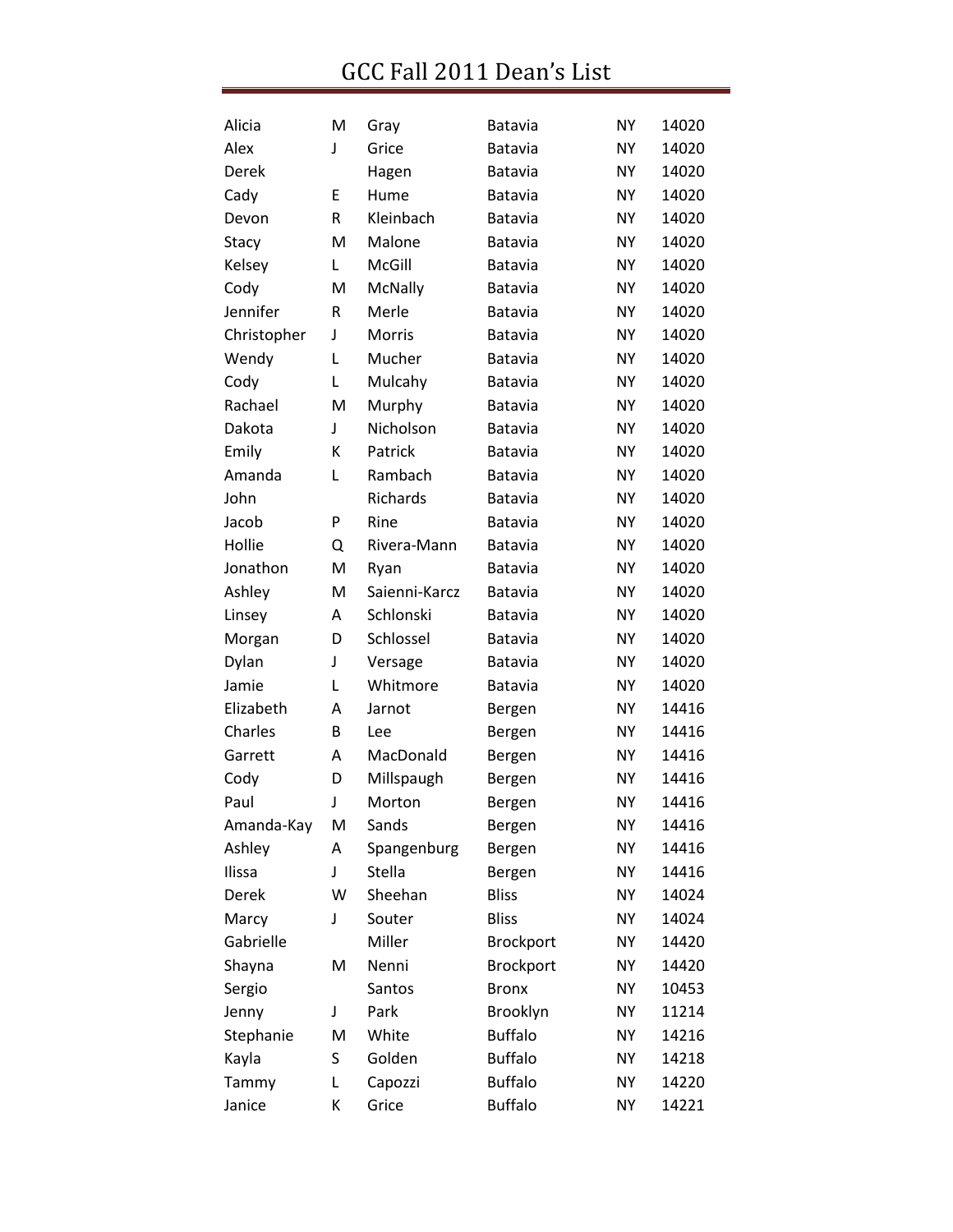| David           | Α  | Garnish          | Byron         | <b>NY</b> | 14422 |
|-----------------|----|------------------|---------------|-----------|-------|
| Reed            | Α  | Olmstead         | Byron         | <b>NY</b> | 14422 |
| Adrienne        | M  | Payne            | Byron         | <b>NY</b> | 14422 |
| Melissa         | L  | Gray             | Caledonia     | <b>NY</b> | 14423 |
| <b>Brianna</b>  | S  | Platt            | Caledonia     | <b>NY</b> | 14423 |
| Mary            | E  | Richardson       | Canisteo      | <b>NY</b> | 14823 |
| Jennifer        | M  | Elliott          | Castile       | <b>NY</b> | 14427 |
| Nicholas        | J  | Pankow           | Castile       | <b>NY</b> | 14427 |
| Kala            | M  | <b>Eccles</b>    | Cattaraugus   | <b>NY</b> | 14719 |
| Kristin         | Г  | <b>DiQuattro</b> | Churchville   | <b>NY</b> | 14428 |
| Sarah           | M  | McGrath          | Churchville   | <b>NY</b> | 14428 |
| <b>Thomas</b>   | R  | Owen             | Clarence      | <b>NY</b> | 14031 |
| Lori            | Α  | Drum             | Cohocton      | <b>NY</b> | 14826 |
| Amy             | J  | Lamphier         | Cohocton      | <b>NY</b> | 14826 |
| Tia             | N  | Arnold           | Corfu         | <b>NY</b> | 14036 |
| Patrick         |    | <b>Betz</b>      | Corfu         | <b>NY</b> | 14036 |
| Alyssa          | M  | Reeb             | Corfu         | <b>NY</b> | 14036 |
| Evan            | M  | Striegel         | Corfu         | <b>NY</b> | 14036 |
| Ashley          | N  | Weaver           | Corfu         | <b>NY</b> | 14036 |
| Melissa         | К  | Yaw              | Corfu         | <b>NY</b> | 14036 |
| Steven          | P  | Abbey            | Dansville     | <b>NY</b> | 14437 |
| Vanessa         | M. | <b>Bennett</b>   | Dansville     | <b>NY</b> | 14437 |
| <b>Bonnie</b>   | J  | Bordonaro        | Dansville     | <b>NY</b> | 14437 |
| Michelle        | J  | <b>Burley</b>    | Dansville     | <b>NY</b> | 14437 |
| Rachel          | E  | Doe              | Dansville     | <b>NY</b> | 14437 |
| Heather         | N  | Gilmore          | Dansville     | <b>NY</b> | 14437 |
| Chelsea         | M  | Green            | Dansville     | <b>NY</b> | 14437 |
| Jayme           | M  | Hall             | Dansville     | <b>NY</b> | 14437 |
| Paul            | J  | Howden           | Dansville     | <b>NY</b> | 14437 |
| Ashley          | M  | Linzy            | Dansville     | <b>NY</b> | 14437 |
| Skye            | L  | Losey            | Dansville     | <b>NY</b> | 14437 |
| Amanda          | L  | McKinney         | Dansville     | <b>NY</b> | 14437 |
| Sabriena        | M  | Mensinger        | Dansville     | <b>NY</b> | 14437 |
| Stephanie       | L  | <b>New</b>       | Dansville     | <b>NY</b> | 14437 |
| <b>Brittany</b> | E  | Page             | Dansville     | <b>NY</b> | 14437 |
| Stacey          | M  | Smith            | Dansville     | <b>NY</b> | 14437 |
| <b>Thomas</b>   | ٧  | Wieszczyk        | Dansville     | <b>NY</b> | 14437 |
| Nathan          | С  | Woollett         | Dansville     | <b>NY</b> | 14437 |
| Katlyn          | M  | Francis          | Darien Center | <b>NY</b> | 14040 |
| Jillian         | A  | Hutzler          | Darien Center | <b>NY</b> | 14040 |
| James           | L  | Odell            | Darien Center | <b>NY</b> | 14040 |
| Ethan           | R  | Reger            | Darien Center | <b>NY</b> | 14040 |
| Dylan           | P  | Schall           | Darien Center | NΥ        | 14040 |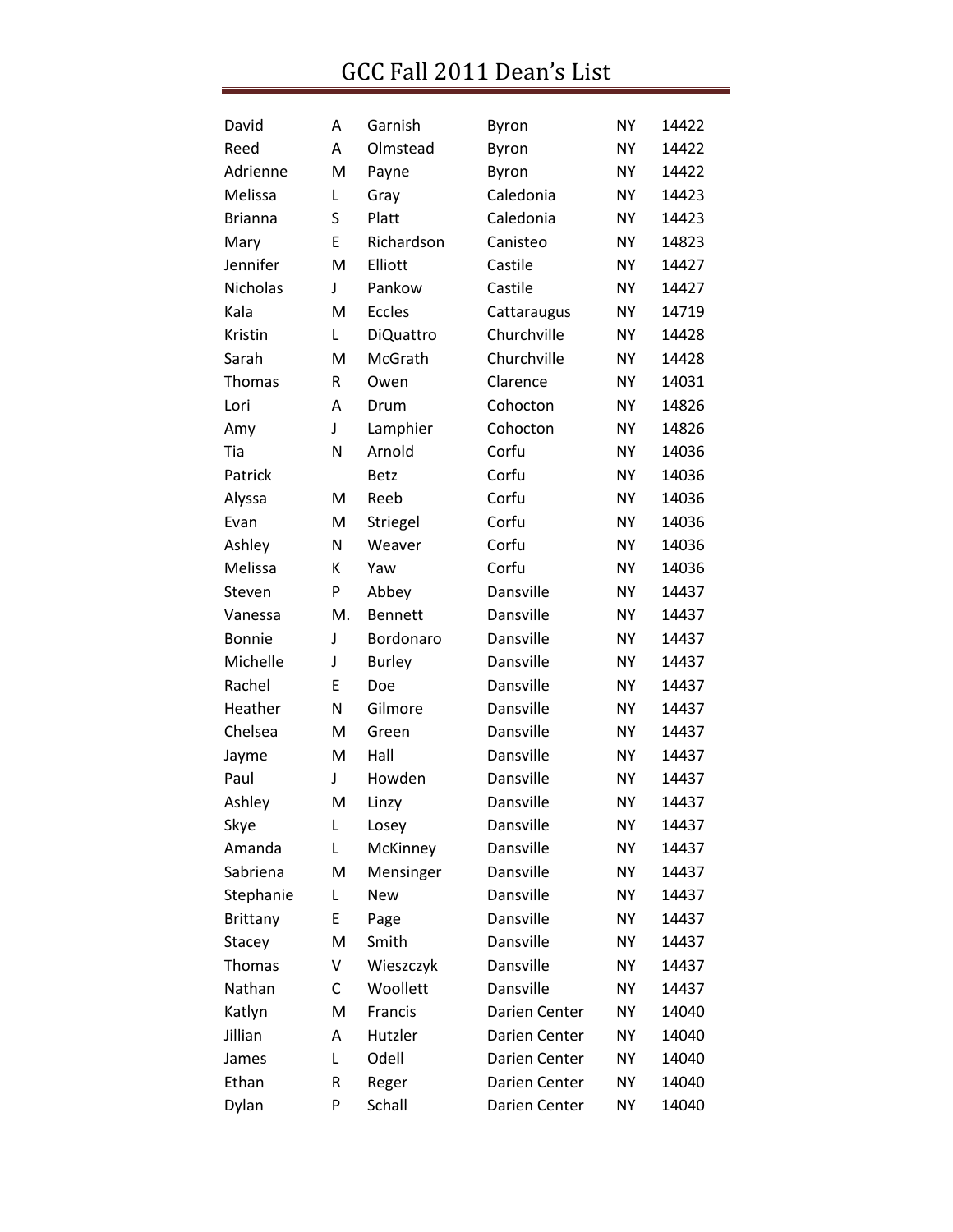| Rose      |    | Wagner          | Darien Center       | NΥ | 14040 |
|-----------|----|-----------------|---------------------|----|-------|
| Hannah    | M  | Zimmermann      | Darien Center       | NΥ | 14040 |
| Michelle  | Г  | Helmich         | Delevan             | NΥ | 14042 |
| Tika      | R  | <b>Isaacs</b>   | Delevan             | NΥ | 14042 |
| Megan     | M  | Lehsten         | Delevan             | NΥ | 14042 |
| Kenneth   | M  | Roberts         | Delevan             | NΥ | 14042 |
| Ethan     | J  | Schade          | Delevan             | NΥ | 14042 |
| Paige     | E  | <b>Tilert</b>   | Derby               | NΥ | 14047 |
| Tricia    | E  | Mekarski        | <b>East Amherst</b> | NΥ | 14051 |
| Karen     | М. | <b>Defelice</b> | East Bethany        | NY | 14054 |
| Aaron     | L  | <b>Bastiano</b> | Elba                | NY | 14058 |
| Keenan    | P  | Hughes          | Elba                | NΥ | 14058 |
| Juli      | M  | Kennedy         | Freedom             | NΥ | 14065 |
| Stacy     | Г  | Flint           | Gainesville         | NΥ | 14066 |
| Douglas   | R  | Martin          | Geneseo             | NΥ | 14454 |
| Allison   |    | Parry           | Geneseo             | NΥ | 14454 |
| Hillary   | С  | Pacos           | Hamburg             | NY | 14075 |
| Melissa   |    | Allen           | Hamlin              | NΥ | 14464 |
| Ryan      | A  | Piccini         | Hamlin              | NY | 14464 |
| Nikole    | V  | Spooner         | Hilton              | NΥ | 14468 |
| David     |    | Sushchik        | Hilton              | NY | 14468 |
| Paige     | M  | <b>Nichols</b>  | Holland             | NΥ | 14080 |
| Taylor    | Α  | Rock            | Holland             | NY | 14080 |
| Amber     | S  | Collins         | Holley              | NΥ | 14470 |
| Melanie   |    | Gemerek         | Holley              | NY | 14470 |
| Ryan      | M  | Hills           | Holley              | NΥ | 14470 |
| Jessica   |    | Laudico         | Holley              | NY | 14470 |
| Melissa   | A  | Rohr            | Holley              | NY | 14470 |
| JoAnn     | R  | Diffendarfer    | Hornell             | NΥ | 14843 |
| Shalynne  | К  | Craft           | Hunt                | NΥ | 14846 |
| Lauren    | L  | Sherman         | Hunt                | NY | 14846 |
| Kelsey    | M  | Kneeland        | Ithaca              | NY | 14850 |
| Matthew   | J  | Glass           | Java Village        | NY | 14083 |
| Christina | M  | Salvatore       | Kendall             | NY | 14476 |
| Henry     |    | <b>Bellnier</b> | Kent                | NY | 14477 |
| Tiffany   | L  | Keiffer         | Kent                | NΥ | 14477 |
| Nicole    | A  | Wiedemann       | Lakeville           | NY | 14480 |
| Erin      | E  | Conway          | Lancaster           | NΥ | 14086 |
| Patrick   | B  | Barnhardt       | Leicester           | NY | 14481 |
| Tina      | L  | Seamon          | Leicester           | NΥ | 14481 |
| Lauryn    | M  | Crockett        | LeRoy               | NY | 14482 |
| Laura     |    | <b>Bennett</b>  | LeRoy               | NΥ | 14482 |
| Michael   | J  | Bennetti        | LeRoy               | NY | 14482 |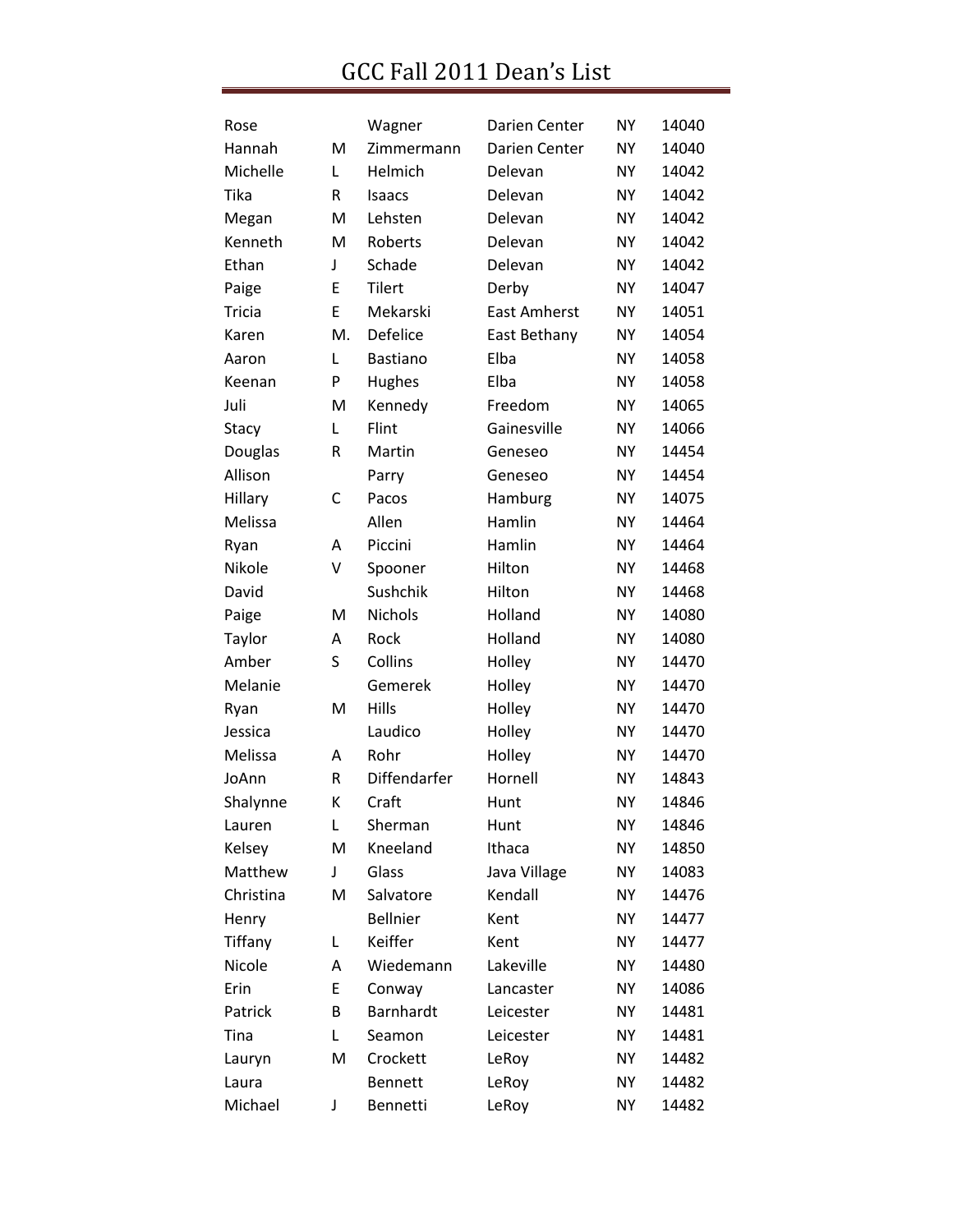| Jessica       | L  | Comfort       | LeRoy               | <b>NY</b> | 14482 |
|---------------|----|---------------|---------------------|-----------|-------|
| Jamie         | L  | Givens        | LeRoy               | <b>NY</b> | 14482 |
| <b>Brenda</b> | М. | Hale-Gloskey  | LeRoy               | <b>NY</b> | 14482 |
| Stephanie     | R  | Heisler       | LeRoy               | <b>NY</b> | 14482 |
| lan           | A  | Humphrey      | LeRoy               | <b>NY</b> | 14482 |
| Cody          | Г  | Niccloy       | LeRoy               | <b>NY</b> | 14482 |
| Camille       | A  | Parrish       | LeRoy               | <b>NY</b> | 14482 |
| Candice       | S  | Tortorice     | LeRoy               | <b>NY</b> | 14482 |
| Natalie       |    | Luft          | Lima                | <b>NY</b> | 14485 |
| Christopher   |    | Menz          | Lima                | <b>NY</b> | 14485 |
| Kimberly      |    | Short         | Lima                | <b>NY</b> | 14485 |
| Deanna        | M  | Williams      | Lima                | <b>NY</b> | 14485 |
| Joshua        | M  | <b>Banick</b> | Liverpool           | <b>NY</b> | 13090 |
| Adam          | R  | Listman       | Livonia             | <b>NY</b> | 14487 |
| Sara          |    | Roeser        | Livonia             | <b>NY</b> | 14487 |
| Margaret      | J  | Zdzieszynski  | Livonia             | <b>NY</b> | 14487 |
| Caitlyn       |    | Anderson      | Lyndonville         | <b>NY</b> | 14098 |
| Ashley        | N  | Duncanson     | Lyndonville         | <b>NY</b> | 14098 |
| Seth          | M  | Earle         | Lyndonville         | <b>NY</b> | 14098 |
| Sarah         | Ε. | Newman        | Lyndonville         | <b>NY</b> | 14098 |
| Stephanie     | R  | Semon         | Lyndonville         | NΥ        | 14098 |
| Kristie       | L  | Sackoor       | Lyons               | <b>NY</b> | 14489 |
| David         | R  | McKeever      | <b>Machias</b>      | <b>NY</b> | 14101 |
| Krystal       | L  | Phillippi     | Machias             | <b>NY</b> | 14101 |
| Robert        | W  | Smith         | Machias             | <b>NY</b> | 14101 |
| Courtney      | D  | Lynk          | Manahawkin          | NJ        | 08050 |
| Daniel        |    | Anderson      | Medina              | <b>NY</b> | 14103 |
| Hailee        | M  | Bane          | Medina              | <b>NY</b> | 14103 |
| Cindy         | M  | Carr          | Medina              | NΥ        | 14103 |
| Autumn        |    | Farrell       | Medina              | <b>NY</b> | 14103 |
| Katelyn       | R  | Fletcher      | Medina              | <b>NY</b> | 14103 |
| Alishia       |    | Foss          | Medina              | <b>NY</b> | 14103 |
| James         | J  | Giarla        | Medina              | NY        | 14103 |
| Amy           | E  | Jackson       | Medina              | <b>NY</b> | 14103 |
| William       |    | Lavigne       | Medina              | <b>NY</b> | 14103 |
| Karen         | L. | Sanders       | Medina              | <b>NY</b> | 14103 |
| Sheila        | G  | Schlichter    | Medina              | <b>NY</b> | 14103 |
| Camille       | L  | Wells         | Medina              | <b>NY</b> | 14103 |
| Jamie         | S  | <b>Burton</b> | Middleport          | <b>NY</b> | 14105 |
| Keenan        | R  | Keryk         | Middleport          | NY        | 14105 |
| Timothy       |    | Wolverton     | <b>Mount Morris</b> | NY        | 14510 |
| Michelle      | Α  | Gilson        | Newfane             | <b>NY</b> | 14108 |
| Emmaline      | G  | <b>Barnes</b> | North Cohocton      | <b>NY</b> | 14808 |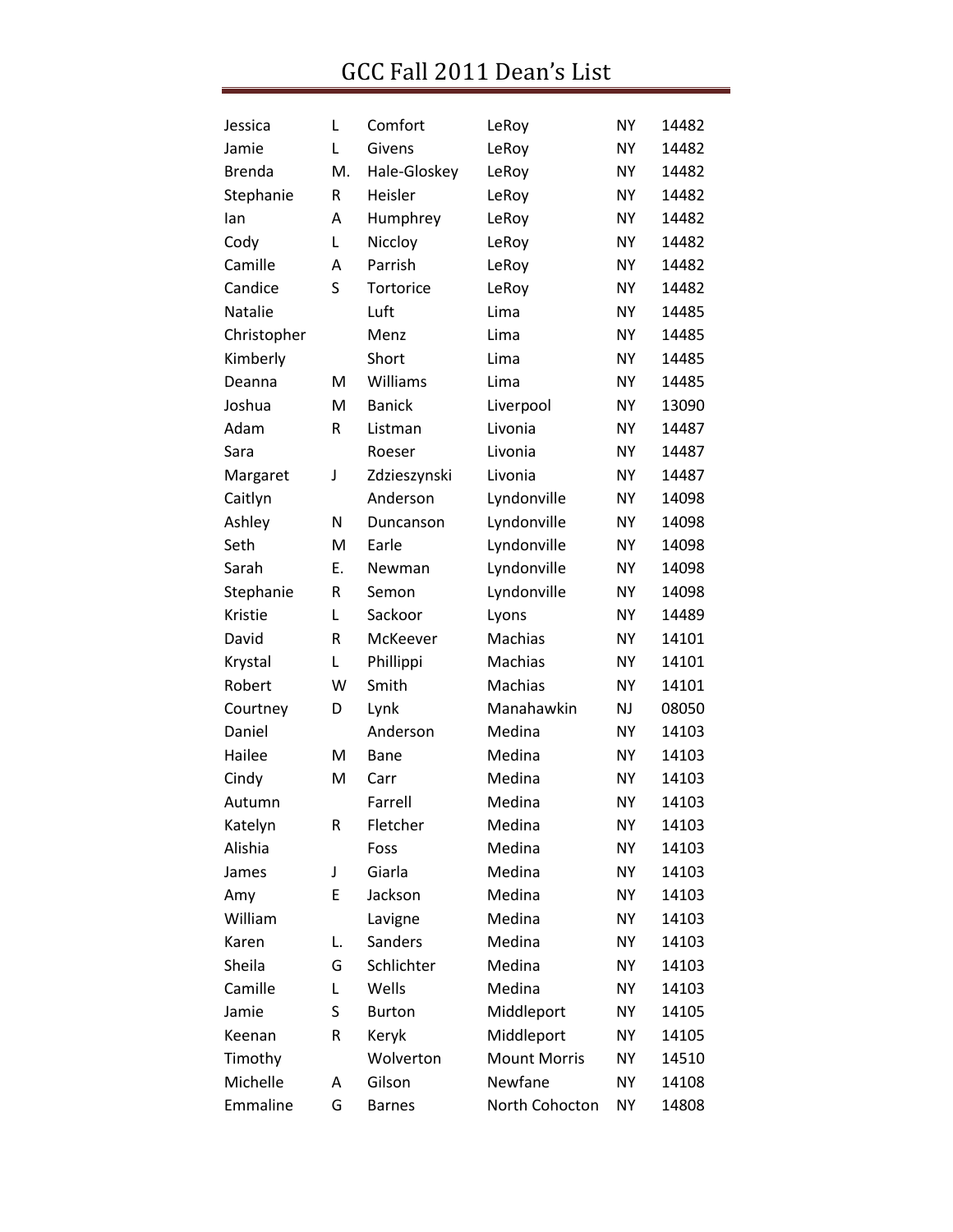| Ashley          |    | Hendershot     | Nunda        | <b>NY</b> | 14517 |
|-----------------|----|----------------|--------------|-----------|-------|
| Benjamin        | D  | Lawton         | Nunda        | <b>NY</b> | 14517 |
| Valerie         | L  | McAllister     | Nunda        | <b>NY</b> | 14517 |
| Jeremy          | Т  | Smith          | Nunda        | NY        | 14517 |
| Erik            | С  | Wietz          | Nunda        | <b>NY</b> | 14517 |
| Elizabeth       | M  | Coffey         | Oakfield     | <b>NY</b> | 14125 |
| Alyssa          | M  | Cole           | Oakfield     | <b>NY</b> | 14125 |
| Brandi-Lyn      |    | Heidenreich    | Oakfield     | NY        | 14125 |
| Jennifer        | L  | Heil           | Oakfield     | <b>NY</b> | 14125 |
| Parker          | J  | Lantz          | Oakfield     | <b>NY</b> | 14125 |
| Olivia          | R  | Waldron        | Oakfield     | <b>NY</b> | 14125 |
| Adrian          | ٧  | <b>Breda</b>   | Ozone Park   | <b>NY</b> | 11416 |
| Marie           | L. | Hart           | Pavilion     | <b>NY</b> | 14525 |
| Kaleigh         | P  | Kingsley       | Pavilion     | <b>NY</b> | 14525 |
| Deborah         | D  | Schroeder      | Pavilion     | <b>NY</b> | 14525 |
| Margaret        | C  | Langdon        | Penfield     | <b>NY</b> | 14526 |
| Robbie          | J  | Hamilton       | Penn Yan     | <b>NY</b> | 14527 |
| John            | J  | Boyle          | Perry        | <b>NY</b> | 14530 |
| Ethan           | M  | Fitch          | Perry        | <b>NY</b> | 14530 |
| James           | Α  | Franclemont    | Perry        | <b>NY</b> | 14530 |
| Ruth            |    | Shamenda       | Perry        | <b>NY</b> | 14530 |
| Jennifer        | M  | Boyer          | Piffard      | <b>NY</b> | 14533 |
| Summer          | I  | Carter         | Pike         | <b>NY</b> | 14130 |
| Kaijage         | D  | Stambuli       | Poughkeepsie | <b>NY</b> | 12603 |
| Vanessa         | н  | Romance        | Rochester    | <b>NY</b> | 14605 |
| Kayla           | M  | Gaylord        | Rochester    | <b>NY</b> | 14606 |
| Mark            | W  | Rahall         | Rochester    | <b>NY</b> | 14607 |
| Taylor          | Α  | Roddy          | Rochester    | <b>NY</b> | 14609 |
| Stephanie       | E  | Griffin        | Rochester    | <b>NY</b> | 14610 |
| Whitney         | S  | <b>Sellers</b> | Rochester    | <b>NY</b> | 14611 |
| Bryan           | S  | Hotalen        | Rochester    | <b>NY</b> | 14616 |
| Joshua          | E  | Munson         | Rochester    | <b>NY</b> | 14616 |
| Dmitri          | M  | Turkleson      | Rochester    | <b>NY</b> | 14616 |
| Laurel          | P  | Charles        | Rochester    | <b>NY</b> | 14621 |
| Alisha          |    | Rosario        | Rochester    | <b>NY</b> | 14621 |
| Tracy           | L  | <b>Bailey</b>  | Rochester    | NΥ        | 14622 |
| <b>Nicholas</b> |    | Keady          | Rochester    | <b>NY</b> | 14624 |
| Candice         | M  | Noble          | Rochester    | <b>NY</b> | 14624 |
| Jennifer        | A  | Ortolaza       | Rochester    | <b>NY</b> | 14624 |
| Tamara          | Г  | Smith          | Rochester    | NΥ        | 14624 |
| Crystal         | M  | Washington     | Saint Albans | <b>NY</b> | 11412 |
| Michael         | B  | Hall           | Scottsville  | <b>NY</b> | 14546 |
| Parker          |    | Curley         | Sidney       | NΥ        | 13838 |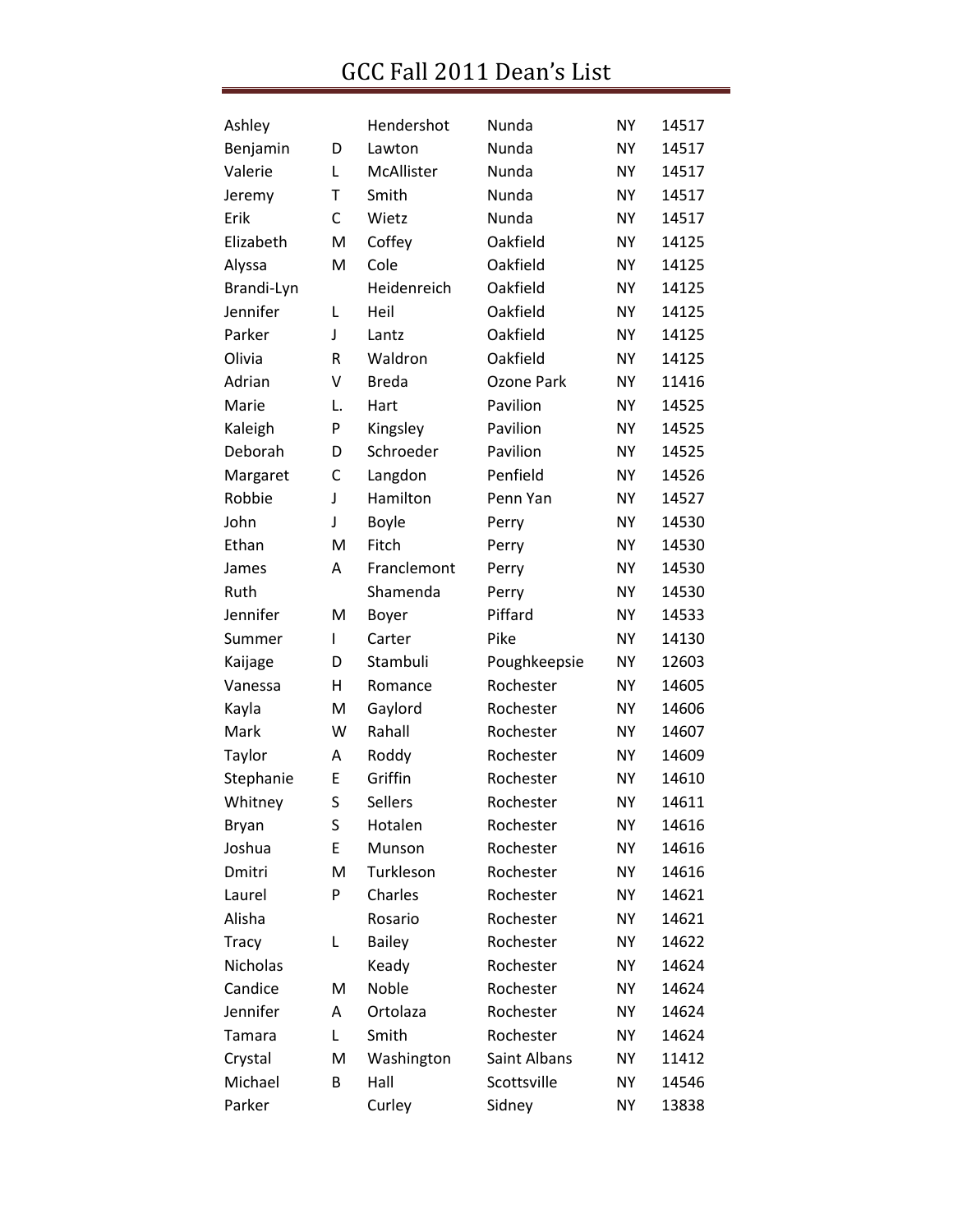| James         |   | Devitt         | <b>Silver Springs</b> | ΝY        | 14450 |
|---------------|---|----------------|-----------------------|-----------|-------|
| Patrick       |   |                |                       |           |       |
| Korine        | М | Robison        | <b>Silver Springs</b> | ΝY        | 14450 |
| Taylor        | м | Yauchzee       | South Byron           | ΝY        | 14557 |
| Melinda       | S | Cansdale       | Springwater           | ΝY        | 14560 |
| <b>Brent</b>  | S | Parsons        | Springwater           | NY.       | 14560 |
| Samantha      | м | <b>Brenkus</b> | Stafford              | ΝY        | 14143 |
| <b>Travis</b> | A | Almeter        | Varysburg             | ΝY        | 14167 |
| Dakota        | w | <b>Bisson</b>  | Warsaw                | <b>NY</b> | 14569 |
| Cara          | м | Golden         | Warsaw                | <b>NY</b> | 14569 |
| Tammy         | M | Long           | Warsaw                | ΝY        | 14569 |
| Eric          | Q | Shaw           | Warsaw                | ΝY        | 14569 |
| Bethany       | м | Slocum         | Warsaw                | <b>NY</b> | 14569 |
| Emily         | C | Jones          | Waterloo              | <b>NY</b> | 13165 |
| Zachary       | н | <b>Bennett</b> | Wayland               | <b>NY</b> | 14572 |
| Martina       | K | Fuchs          | Wyoming               | ΝY        | 14591 |
| Damien        | м | Joy            | Wyoming               | NΥ        | 14591 |

#### Part Time Students:

| Meg        | F | Long           | Akron     | NΥ        | 14001 |
|------------|---|----------------|-----------|-----------|-------|
| Nancy      | A | Vohwinkel      | Akron     | NΥ        | 14001 |
| Laura      | A | Bentley        | Albion    | NΥ        | 14411 |
| Autumn     | К | Bermudez       | Albion    | <b>NY</b> | 14411 |
| Carrie     | A | Collins-Reed   | Albion    | <b>NY</b> | 14411 |
| Thomas     | M | Fanning        | Albion    | <b>NY</b> | 14411 |
| Amber      | E | Ishmael        | Albion    | <b>NY</b> | 14411 |
| Jeanine    | M | Johnston       | Albion    | NΥ        | 14411 |
| Heather    | N | Kelly          | Albion    | <b>NY</b> | 14411 |
| Rachel     | C | <b>King</b>    | Albion    | <b>NY</b> | 14411 |
| Rachel     | Г | Pulaski        | Albion    | <b>NY</b> | 14411 |
| Desiree    | С | Snyder         | Albion    | <b>NY</b> | 14411 |
| Lindsey    | R | Snyder         | Albion    | <b>NY</b> | 14411 |
| Elba       |   | Toribio        | Albion    | <b>NY</b> | 14411 |
| Danell     | M | Van DeGenachte | Albion    | <b>NY</b> | 14411 |
| Ashley     | R | Wilder         | Albion    | <b>NY</b> | 14411 |
| Sandra     | A | Ashby          | Alden     | <b>NY</b> | 14004 |
| Jonathan   | D | <b>Becker</b>  | Alden     | <b>NY</b> | 14004 |
| Melanie    | M | <b>Brice</b>   | Alden     | <b>NY</b> | 14004 |
| Alexandria |   | Panfil         | Alden     | <b>NY</b> | 14004 |
| Shawn      | R | Drysdale       | Alexander | <b>NY</b> | 14005 |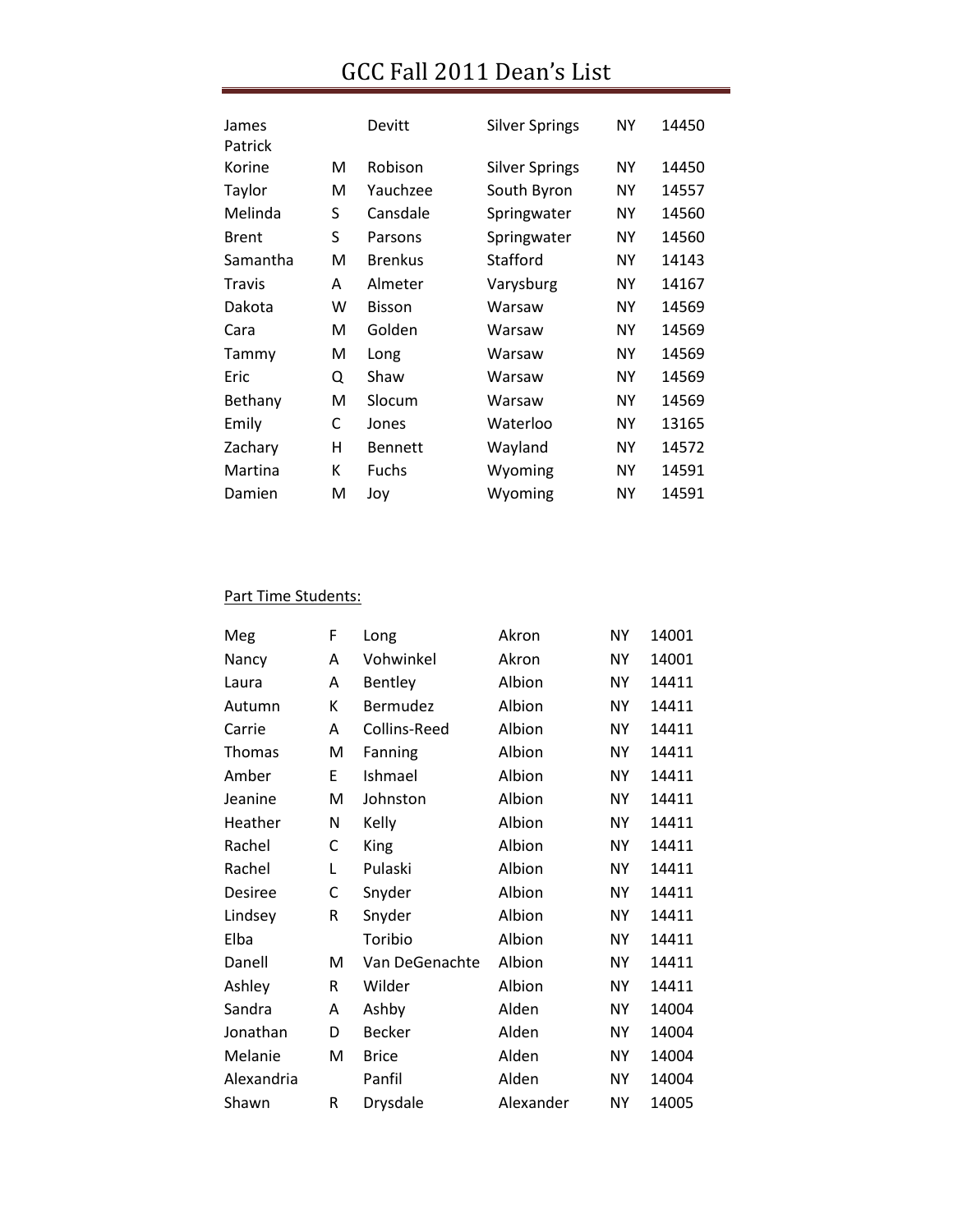| Clayton          | D | Miller        | Alexander      | <b>NY</b> | 14005 |
|------------------|---|---------------|----------------|-----------|-------|
| Emily            | К | Raines        | Alexander      | <b>NY</b> | 14005 |
| Heidi            | Α | Raines        | Alexander      | <b>NY</b> | 14005 |
| Grace            | L | Fannin        | Appleton       | <b>NY</b> | 14008 |
| <b>Thomas</b>    | L | Langley       | Arcade         | <b>NY</b> | 14009 |
| Linda            | M | Patton        | Arcade         | <b>NY</b> | 14009 |
| Stephen          | J | Richards      | Arcade         | <b>NY</b> | 14009 |
| Robert           | M | Santoff       | Arcade         | <b>NY</b> | 14009 |
| Elizabeth        | A | Simon         | Arcade         | <b>NY</b> | 14009 |
| Andrew           | J | Staub         | Arcade         | <b>NY</b> | 14009 |
| Gregg            | W | <b>Szucs</b>  | Arcade         | <b>NY</b> | 14009 |
| Kellie           | R | Vallance      | Arcade         | <b>NY</b> | 14009 |
| Kathleen         | S | Wente         | Arcade         | <b>NY</b> | 14009 |
| Lydia            | А | Zielinski     | Arcade         | <b>NY</b> | 14009 |
| Nicholas         | Η | Anderson      | Attica         | <b>NY</b> | 14011 |
| Ariana           | M | <b>Busch</b>  | Attica         | <b>NY</b> | 14011 |
| Danielle         | E | Koers         | Attica         | <b>NY</b> | 14011 |
| Todd             | M | Lewinski      | Attica         | <b>NY</b> | 14011 |
| Daniel           | B | Miller        | Attica         | <b>NY</b> | 14011 |
| Mary             |   | Schuessler    | Attica         | <b>NY</b> | 14011 |
| Adam             |   | Szuba         | Attica         | <b>NY</b> | 14011 |
| Amy              | J | Wright        | Attica         | <b>NY</b> | 14011 |
| Tyler            | v | Gardner       | Avoca          | <b>NY</b> | 14809 |
| Ethan            | G | Collins       | Avon           | <b>NY</b> | 14414 |
| Donald           | J | Crye          | Avon           | <b>NY</b> | 14414 |
| Lauren           | А | Straight      | Avon           | <b>NY</b> | 14414 |
| Keyara           | D | Williams      | Avon           | <b>NY</b> | 14414 |
| Jennie           | N | <b>Barone</b> | Batavia        | <b>NY</b> | 14020 |
| Rachel           | M | Berardini     | Batavia        | <b>NY</b> | 14020 |
| Melissa          | Α | Bowen         | <b>Batavia</b> | <b>NY</b> | 14020 |
| <b>Britannie</b> | M | Carson        | Batavia        | <b>NY</b> | 14020 |
| Patricia         | S | Cole          | Batavia        | <b>NY</b> | 14020 |
| Jeffrey          | R | Cummisky      | Batavia        | <b>NY</b> | 14020 |
| Stacey           | J | Daprizio      | Batavia        | NΥ        | 14020 |
| David            | S | DiSalvo       | Batavia        | <b>NY</b> | 14020 |
| Katelyn          | A | DiSalvo       | Batavia        | NΥ        | 14020 |
| Pamela           | L | Fry           | Batavia        | <b>NY</b> | 14020 |
| Scott            | D | Fry           | Batavia        | NΥ        | 14020 |
| Melissa          | А | Gardner       | Batavia        | <b>NY</b> | 14020 |
| <b>Tess</b>      | E | Garland       | Batavia        | NΥ        | 14020 |
| Jan              | M | Hensel        | Batavia        | <b>NY</b> | 14020 |
| Sharon           | J | Hyback        | Batavia        | NΥ        | 14020 |
| Sophie           | A | Jeschke       | Batavia        | NY        | 14020 |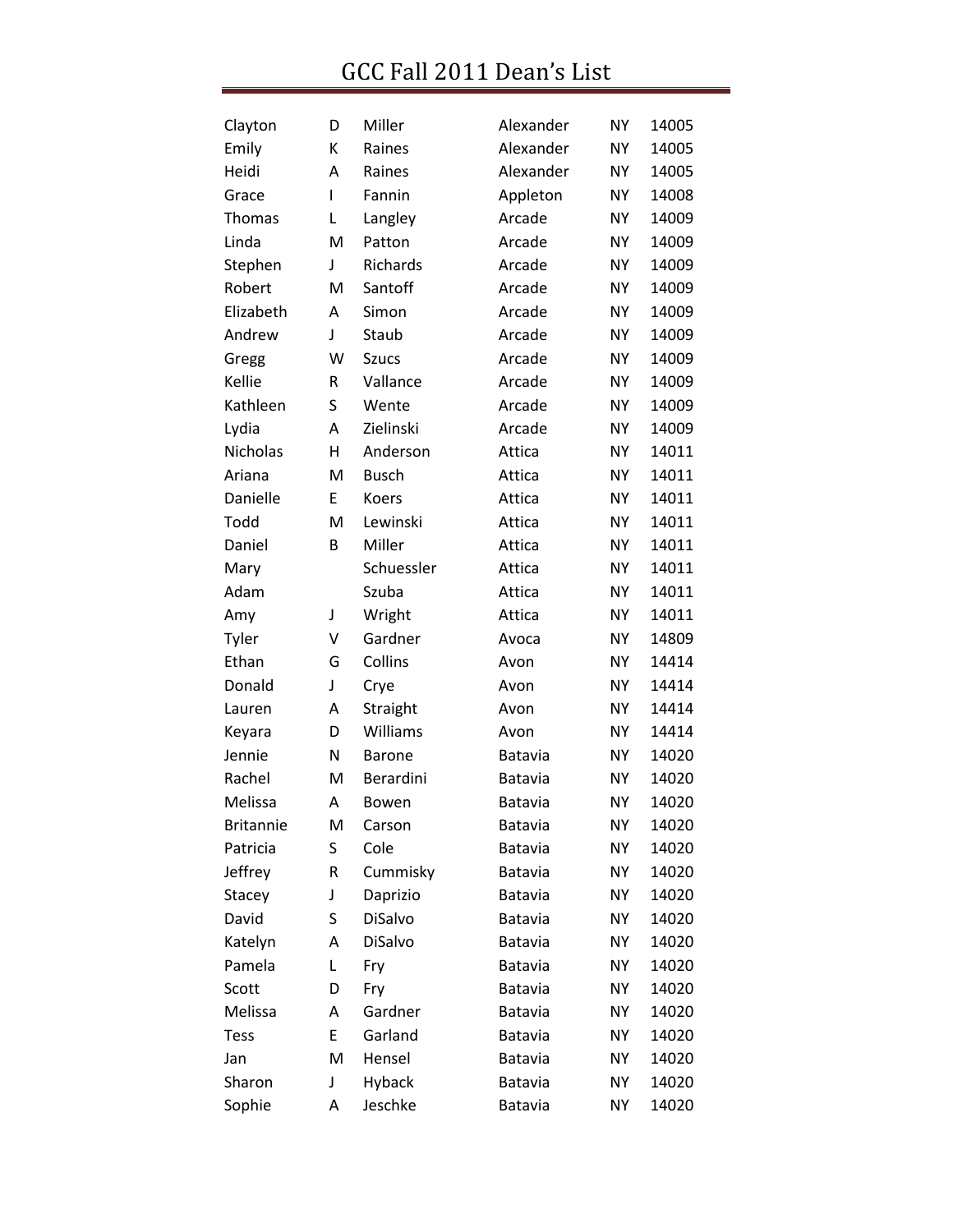| Allison     | Г | Luxon            | <b>Batavia</b>  | NY        | 14020 |
|-------------|---|------------------|-----------------|-----------|-------|
| Jody        | L | Pinney           | Batavia         | NY        | 14020 |
| Kristen     | D | Pound            | Batavia         | <b>NY</b> | 14020 |
| Kristina    | N | Reynolds         | Batavia         | <b>NY</b> | 14020 |
| Phillip     | J | Ricci            | Batavia         | <b>NY</b> | 14020 |
| Sarah       | J | Sauka            | Batavia         | ΝY        | 14020 |
| James       | J | Schnellinger     | Batavia         | <b>NY</b> | 14020 |
| Ryan        | P | Shea             | Batavia         | <b>NY</b> | 14020 |
| Adam        | M | Shearin          | Batavia         | <b>NY</b> | 14020 |
| Matthew     | R | Smith            | Batavia         | NΥ        | 14020 |
| Christopher | W | Strathearn       | Batavia         | NY        | 14020 |
| Gordon      | Η | Tooley           | Batavia         | <b>NY</b> | 14020 |
| Katie       | L | Underhill        | Batavia         | <b>NY</b> | 14020 |
| Elizabeth   | L | Warren           | Batavia         | <b>NY</b> | 14020 |
| Jonathan    | M | Wolcott          | Batavia         | NY        | 14020 |
| Cody        | T | Miller           | <b>Belfast</b>  | <b>NY</b> | 14711 |
| Janette     | M | <b>Braaten</b>   | Bergen          | <b>NY</b> | 14416 |
| Karen       | К | Millspaugh       | Bergen          | <b>NY</b> | 14416 |
| Autumn      | P | Piletz           | Bergen          | NY        | 14416 |
| Jill        |   | Sczepanski       | Bergen          | <b>NY</b> | 14416 |
| Kelsey      | К | Stella           | Bergen          | <b>NY</b> | 14416 |
| Kathryn     | N | Wheeler          | Bergen          | <b>NY</b> | 14416 |
| Huseyin     | С | Ucer             | Binghamton      | <b>NY</b> | 13905 |
| Aaron       | C | Sabin            | <b>Brighton</b> | <b>NY</b> | 14618 |
| Timothy     | M | <b>Banker</b>    | Brockport       | <b>NY</b> | 14420 |
| Edward      |   | Guerrero         | Brockport       | <b>NY</b> | 14420 |
| Deborah     |   | Haines           | Brockport       | <b>NY</b> | 14420 |
| Jessica     |   | Moon             | Brockport       | <b>NY</b> | 14420 |
| Melissa     | L | White            | Brockport       | NY        | 14420 |
| Velichka    |   | Wright           | Brockport       | NY        | 14420 |
| Jamar       | Т | Jones            | <b>Buffalo</b>  | <b>NY</b> | 14211 |
| Robert      | F | Piwowar          | <b>Buffalo</b>  | <b>NY</b> | 14219 |
| Joshua      | W | Johns            | <b>Buffalo</b>  | <b>NY</b> | 14220 |
| Sheena      | A | Dilcher          | Byron           | ΝY        | 14422 |
| Theresa     | M | Kaminski         | Byron           | <b>NY</b> | 14422 |
| Richard     | Α | Lucas            | Byron           | ΝY        | 14422 |
| Tina        | M | McQuillen        | Byron           | <b>NY</b> | 14422 |
| Danyelle    | M | Scarborough      | Byron           | ΝY        | 14422 |
| Hilary      | А | Vogt             | Byron           | <b>NY</b> | 14422 |
| Elizabeth   |   | Christon         | Cadyville       | ΝY        | 12918 |
| Catherine   | M | <b>Bundschuh</b> | Caledonia       | <b>NY</b> | 14423 |
| Patricia    | L | Richter          | Caledonia       | ΝY        | 14423 |
| Michelle    | Ν | Roberts          | Caledonia       | ΝY        | 14423 |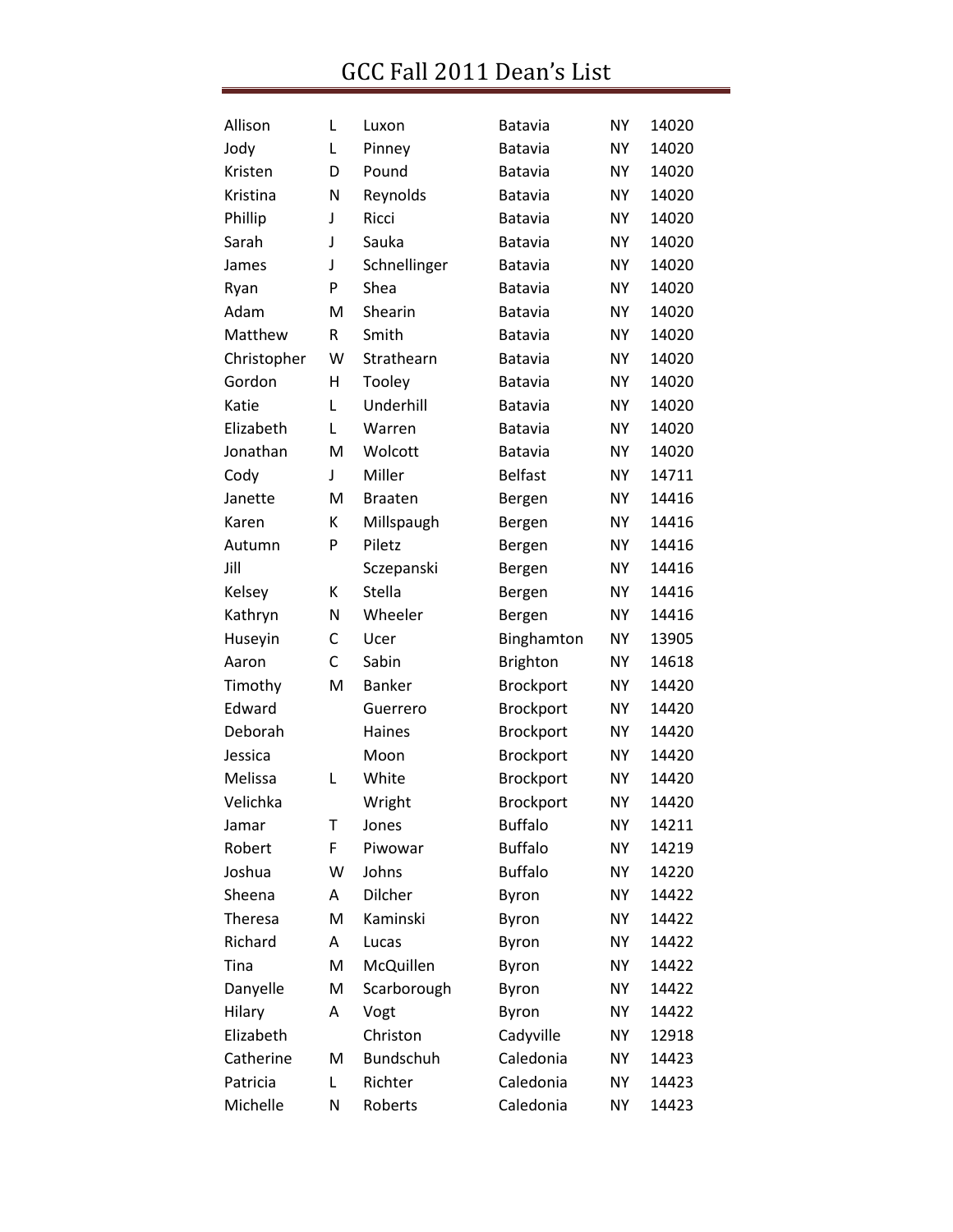| Andrew         | J | Dennis          | Cameron     | <b>NY</b> | 14819 |
|----------------|---|-----------------|-------------|-----------|-------|
| <b>Tracy</b>   | M | Scott           | Canaseraga  | <b>NY</b> | 14822 |
| Sheila         | L | Young           | Caneadea    | NY        | 14717 |
| <b>Brianne</b> | T | Schaumberg      | Canisteo    | <b>NY</b> | 14823 |
| Ruth           | А | Gebauer         | Castile     | NY        | 14427 |
| Christine      | M | Jankowski       | Cheektowaga | <b>NY</b> | 14225 |
| Kelsey         | N | Lomas           | Cheektowaga | <b>NY</b> | 14225 |
| Sharon         | M | Szymankiewicz   | Cheektowaga | <b>NY</b> | 14225 |
| Russell        | S | Favro           | Churchville | <b>NY</b> | 14428 |
| Caitlyn        | M | Kessler         | Churchville | <b>NY</b> | 14428 |
| Christine      |   | Maxfield        | Churchville | NY        | 14428 |
| Paula          | A | Mikols          | Churchville | <b>NY</b> | 14428 |
| Michelle       |   | Renee           | Churchville | NY        | 14428 |
| Jennifer       | L | Scarborough     | Cohocton    | <b>NY</b> | 14826 |
| Scott          | J | <b>Banfield</b> | Conesus     | NY        | 14435 |
| Elijah         | А | Hardy           | Conesus     | <b>NY</b> | 14435 |
| Kaitlin        | M | Pragle          | Conesus     | NY        | 14435 |
| Margaret       | L | Szczesniak      | Conesus     | <b>NY</b> | 14435 |
| Stacy          | M | Brockway        | Corfu       | <b>NY</b> | 14036 |
| Robert         | J | <b>Bucci</b>    | Corfu       | <b>NY</b> | 14036 |
| Kimberly       | A | Gabbey          | Corfu       | NY        | 14036 |
| Michelle       | Г | Johnson         | Corfu       | <b>NY</b> | 14036 |
| Michael        | V | <b>Kraus</b>    | Corfu       | <b>NY</b> | 14036 |
| Autumn         | J | Martin          | Corfu       | <b>NY</b> | 14036 |
| Eric           | M | Howard          | Dalton      | NY        | 14836 |
| Erin           | M | Howe            | Dalton      | <b>NY</b> | 14836 |
| Ronald         | L | Beuter          | Dansville   | NY        | 14437 |
| Laura          | А | <b>Bridge</b>   | Dansville   | <b>NY</b> | 14437 |
| Casey          | A | Brown           | Dansville   | NY        | 14437 |
| Katelyn        | Α | <b>Bush</b>     | Dansville   | <b>NY</b> | 14437 |
| Justine        | R | Fox             | Dansville   | <b>NY</b> | 14437 |
| Jason          | J | Hasler          | Dansville   | <b>NY</b> | 14437 |
| Melissa        | A | Henchen         | Dansville   | NΥ        | 14437 |
| Rebekah        | Г | Hull            | Dansville   | NΥ        | 14437 |
| Kenneth        | A | Johnson         | Dansville   | <b>NY</b> | 14437 |
| Garrett        | E | Mitchell        | Dansville   | <b>NY</b> | 14437 |
| Debra          | A | Robinson        | Dansville   | <b>NY</b> | 14437 |
| Rachel         | A | Czechowski      | Darien      | <b>NY</b> | 14040 |
|                |   |                 | Center      |           |       |
| Elisabeth      |   | Wagner          | Darien      | NΥ        | 14040 |
|                |   |                 | Center      |           |       |
| Melinda        |   | Caito           | Delevan     | <b>NY</b> | 14042 |
| Corrina        | M | Moore           | Delevan     | NΥ        | 14042 |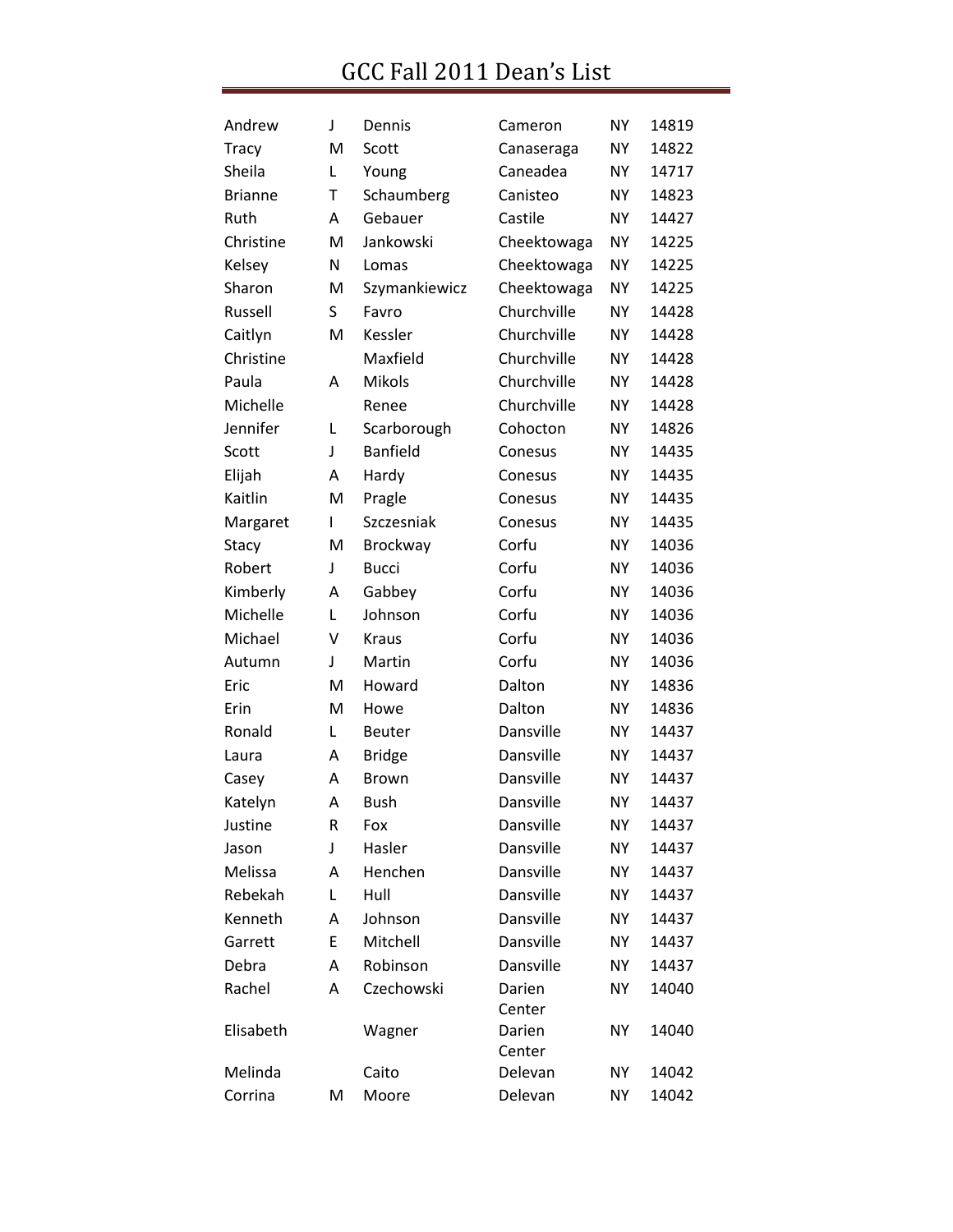| Catherine     | E  | Sink               | Delevan              | <b>NY</b> | 14042 |
|---------------|----|--------------------|----------------------|-----------|-------|
| Lindsey       | M  | Thomas             | Delevan              | <b>NY</b> | 14042 |
| Gerald        | T  | Hood               | Depew                | <b>NY</b> | 14043 |
| Joshua        |    | Adamchick          | East Aurora          | <b>NY</b> | 14052 |
| lan           | V  | Lawson             | East Bethany         | <b>NY</b> | 14054 |
| Michelle      | R  | Meyers             | <b>East Concord</b>  | <b>NY</b> | 14055 |
| Nathan        |    | Durkee             | Elba                 | <b>NY</b> | 14058 |
| Meghan        | L  | Hughes             | Elba                 | <b>NY</b> | 14058 |
| Monica        | Η  | Mattioli           | Elba                 | <b>NY</b> | 14058 |
| John          | R  | Cyr                | Fairport             | <b>NY</b> | 14450 |
| Carlos        | Α  | Polanco            | Far                  | <b>NY</b> | 11691 |
| Wendy         | B  | Reinbold           | Rockaway<br>Fillmore | <b>NY</b> | 14735 |
| Jonathan      | R  | Riley              | Franklinville        | <b>NY</b> | 14737 |
| Jennifer      | J  | Jacobs             | Gainesville          | <b>NY</b> | 14066 |
| Kristin       | A  | Newville           | Gainesville          | <b>NY</b> | 14066 |
| Susan         | L. | Stetzel            | Gainesville          | <b>NY</b> | 14066 |
| Carol         | A  | <b>Bronson</b>     | Gasport              | <b>NY</b> | 14067 |
| Rochelle      | E  | Horner             | Gasport              | <b>NY</b> | 14067 |
| Stephanie     |    | Ludlow             | Geneseo              | <b>NY</b> | 14454 |
| Nicole        | E  | Perry              | Geneseo              | <b>NY</b> | 14454 |
| Heather       | M  | Scott              | Geneseo              | <b>NY</b> | 14454 |
| Erica         | B  | Shine              | Geneseo              | <b>NY</b> | 14454 |
| Meggan        | N  | Cooper             | Hamlin               | <b>NY</b> | 14464 |
| Lisa          | Α  | Hruby              | Hamlin               | <b>NY</b> | 14464 |
| Callie        | L  | Fiegl              | Hemlock              | <b>NY</b> | 14466 |
| Emily         | B  | Reichert           | Henrietta            | <b>NY</b> | 14467 |
| Jason         | W  | Nunnenkamp         | Hilton               | <b>NY</b> | 14468 |
| Rob           |    | Tanner             | Hilton               | <b>NY</b> | 14468 |
| Mary          | P  | <b>Buggie-Hunt</b> | Holley               | <b>NY</b> | 14470 |
| Dawn          | M  | <b>Busch</b>       | Holley               | <b>NY</b> | 14470 |
| Deborah       | E  | Pinson             | Holley               | <b>NY</b> | 14470 |
| Jennifer      | L  | Shaw               | Holley               | <b>NY</b> | 14470 |
| Lindsey       | L  | Lajoie             | Hornell              | <b>NY</b> | 14843 |
| Lisa          | Α  | Young              | Hornell              | <b>NY</b> | 14843 |
| Justin        | R  | <b>Meiers</b>      | Kendall              | <b>NY</b> | 14476 |
| Kristen       | M  | Ostrander          | Kendall              | <b>NY</b> | 14476 |
| Taylor        | L  | Schultz            | Kendall              | <b>NY</b> | 14476 |
| Robert        | К  | Cooper             | Kent                 | <b>NY</b> | 14477 |
| Tia           | M  | Kennedy            | Kent                 | <b>NY</b> | 14477 |
| Rose          | M  | Michaels           | Kent                 | <b>NY</b> | 14477 |
| <b>Tricia</b> | M  | Warren             | Kent                 | <b>NY</b> | 14477 |
| Megan         | E  | Carey              | Lancaster            | <b>NY</b> | 14086 |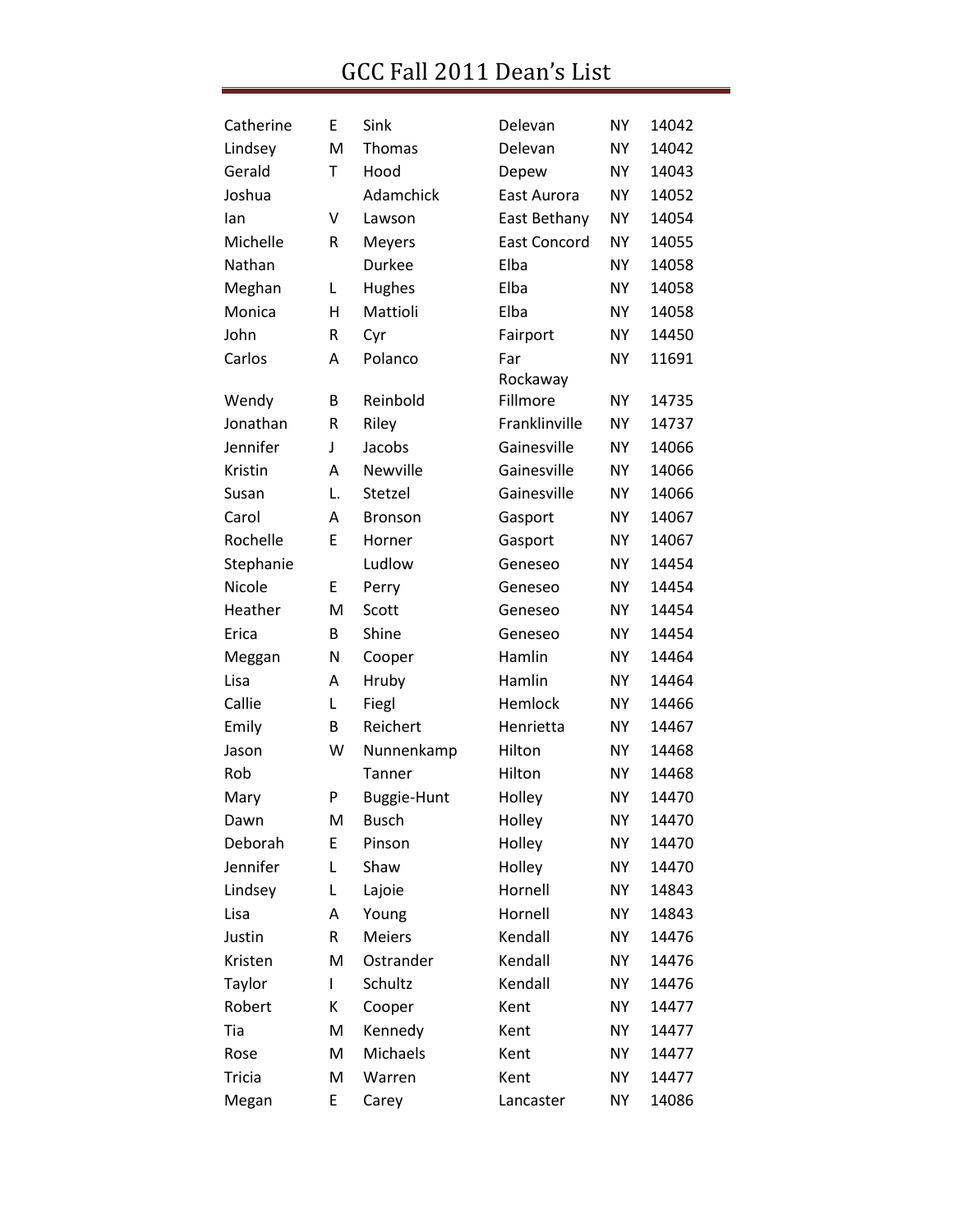| James          | J  | <b>Myers</b>    | Lancaster   | <b>NY</b> | 14086 |
|----------------|----|-----------------|-------------|-----------|-------|
| Ronald         | P  | Weston          | Lancaster   | <b>NY</b> | 14086 |
| <b>Brandy</b>  | M  | Green           | Leicester   | <b>NY</b> | 14481 |
| Belinda        | E  | Ingraham        | Leicester   | <b>NY</b> | 14481 |
| Joeylyn        |    | Berl            | LeRoy       | <b>NY</b> | 14482 |
| Philip         | Η  | Clarke          | LeRoy       | <b>NY</b> | 14482 |
| Danielle       | G  | Dempsey         | LeRoy       | <b>NY</b> | 14482 |
| Matthew        | D  | <b>Ellis</b>    | LeRoy       | <b>NY</b> | 14482 |
| Rebekah        | C  | Malley          | LeRoy       | <b>NY</b> | 14482 |
| Stephanie      | Α  | Merica          | LeRoy       | <b>NY</b> | 14482 |
| Marie          | L  | Scofield        | LeRoy       | <b>NY</b> | 14482 |
| Jeremy         | Α  | Tiede           | LeRoy       | <b>NY</b> | 14482 |
| Elizabeth      | Α  | Weaver          | LeRoy       | <b>NY</b> | 14482 |
| Sharon         | Г  | Wynn            | LeRoy       | <b>NY</b> | 14482 |
| Anna           | E  | Adams           | Lima        | <b>NY</b> | 14485 |
| <b>Kirk</b>    | E  | Adams           | Lima        | <b>NY</b> | 14485 |
| Shannon        | Κ  | O'Grady         | Lima        | <b>NY</b> | 14485 |
| Kelly          | E  | Dein            | Lititz      | PA        | 17543 |
| Joseph         |    | Adamsen         | Liverpool   | <b>NY</b> | 13088 |
| Jessica        | J  | <b>Brisbane</b> | Livonia     | <b>NY</b> | 14487 |
| David          | В  | Makepeace       | Livonia     | <b>NY</b> | 14487 |
| <b>Brian</b>   | Α  | <b>McManus</b>  | Livonia     | <b>NY</b> | 14487 |
| Jessica        |    | Norton          | Livonia     | <b>NY</b> | 14487 |
| Paula          | L  | McBeath         | Lockport    | <b>NY</b> | 14094 |
| Tracey         | A  | Damery          | Lyndonville | <b>NY</b> | 14098 |
| Linda          | C. | Davis           | Lyndonville | <b>NY</b> | 14098 |
| Carla          | Η  | Earle           | Lyndonville | <b>NY</b> | 14098 |
| Erin           | E  | Eckerd          | Lyndonville | <b>NY</b> | 14098 |
| Jennifer       | L  | Schildt         | Lyndonville | <b>NY</b> | 14098 |
| Teresa         | B  | Smith           | Lyndonville | <b>NY</b> | 14098 |
| Hattie         | В  | Starr           | Lyndonville | <b>NY</b> | 14098 |
| Pamela         | M  | Duffy           | Macedon     | <b>NY</b> | 14502 |
| Laura          | Α  | Neri            | Machias     | <b>NY</b> | 14101 |
| Zachary        |    | <b>Bambenek</b> | Medina      | <b>NY</b> | 14103 |
| Sandra         |    | <b>Bennett</b>  | Medina      | <b>NY</b> | 14103 |
| Charlotte      | A  | Cavers          | Medina      | <b>NY</b> | 14103 |
| Lindsay        |    | Eaton           | Medina      | <b>NY</b> | 14103 |
| Amanda         | L  | Griffin         | Medina      | <b>NY</b> | 14103 |
| <b>Deseree</b> | А  | Hughes          | Medina      | <b>NY</b> | 14103 |
| Maureen        |    | Kline           | Medina      | <b>NY</b> | 14103 |
| Dominique      | G  | McKinley        | Medina      | <b>NY</b> | 14103 |
| Jordan         | L  | Pritchard       | Medina      | <b>NY</b> | 14103 |
| Kailyn         | Ε  | Simonsen        | Medina      | <b>NY</b> | 14103 |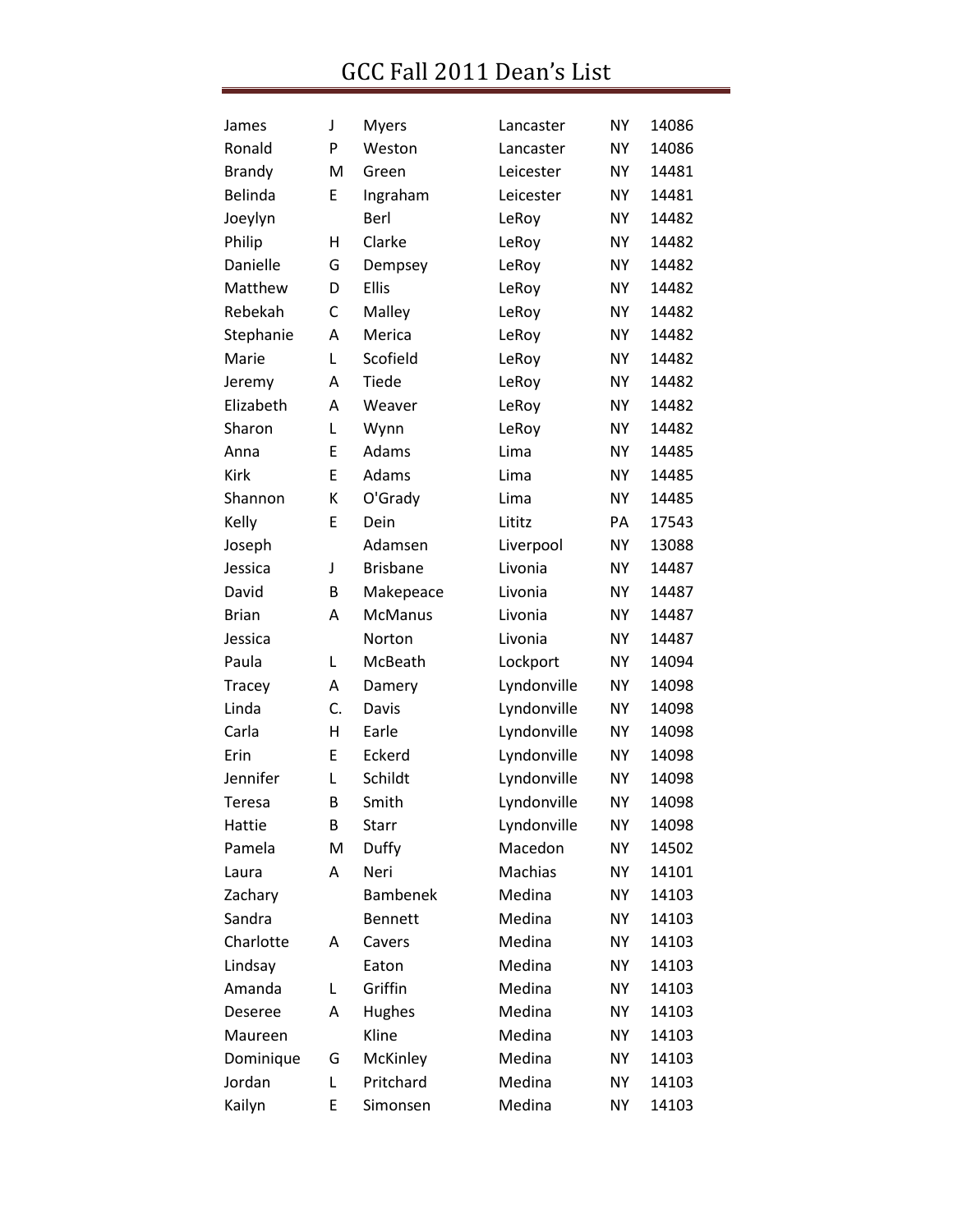| Tamara        | M | Sloper         | Medina          | <b>NY</b> | 14103 |
|---------------|---|----------------|-----------------|-----------|-------|
| Debra         | A | Tompkins       | Medina          | <b>NY</b> | 14103 |
| John          | D | Webber         | Medina          | NΥ        | 14103 |
| Christine     | M | Hare           | Middleport      | <b>NY</b> | 14105 |
| Rebecca       | M | Librera        | Middleport      | <b>NY</b> | 14105 |
| Tara          | L | Rich           | Middleport      | <b>NY</b> | 14105 |
| Kathleen      | Α | Simpson        | Middleport      | <b>NY</b> | 14105 |
| Julie         | M | Crawford       | Mount<br>Morris | <b>NY</b> | 14510 |
| Moriah        | F | Davis          | Mount<br>Morris | NY        | 14510 |
| Marilyn       | Г | Hall           | Mount<br>Morris | <b>NY</b> | 14510 |
| Vanessa       |   | Rodriguez      | Mount<br>Morris | <b>NY</b> | 14510 |
| Donna         |   | Wing           | Mumford         | <b>NY</b> | 14511 |
| Dean          | A | Faiello        | <b>Newark</b>   | <b>NJ</b> | 07104 |
| Randi         | C | <b>Butz</b>    | Newfane         | <b>NY</b> | 14108 |
| Sabrina       | Α | Schwartz       | Newfane         | NΥ        | 14108 |
| Saveda        | Α | <b>Beswick</b> | Niagara Falls   | <b>NY</b> | 14305 |
| John          | J | Coyle          | North Chili     | <b>NY</b> | 14514 |
| Yvonne        | S | Silverstein    | North Chili     | <b>NY</b> | 14514 |
| Michael       |   | <b>Starke</b>  | North Chili     | <b>NY</b> | 14514 |
| Evan          | J | Pirrello       | Nunda           | <b>NY</b> | 14517 |
| Phillip       | M | <b>Hicks</b>   | Oakdale         | СA        | 95361 |
| Danielle      | E | Horning        | Oakfield        | <b>NY</b> | 14125 |
| Abbey         | Α | Niver          | Olean           | <b>NY</b> | 14760 |
| James         | M | Draper         | Orchard park    | <b>NY</b> | 14127 |
| Julie         | A | Morris         | Pavilion        | NY        | 14525 |
| Katelyn       | Г | Parmenter      | Pavilion        | <b>NY</b> | 14525 |
| Catalino      |   | Sampel         | Pavilion        | NY        | 14525 |
| Peter         | D | Sherman        | Pavilion        | NY        | 14525 |
| Erik          | J | VonSanden      | Pavilion        | <b>NY</b> | 14525 |
| Duane         |   | Weber          | Pavilion        | NY        | 14525 |
| Marcy         | Α | Andrews        | Perry           | <b>NY</b> | 14530 |
| Rachel        | Α | <b>Beck</b>    | Perry           | NY        | 14530 |
| Amy           | L | Fantacone      | Perry           | <b>NY</b> | 14530 |
| Melissa       | С | McGarvey       | Perry           | NΥ        | 14530 |
| Jamie         | L | Moroz          | Perry           | <b>NY</b> | 14530 |
| <b>Stacee</b> | J | Muolo          | Perry           | NΥ        | 14530 |
| Nancy         | J | Warner         | Perry           | <b>NY</b> | 14530 |
| Michelle      | J | McDonald       | Piffard         | NΥ        | 14533 |
| Jerry         | J | Gambino        | Pittsford       | ΝY        | 14534 |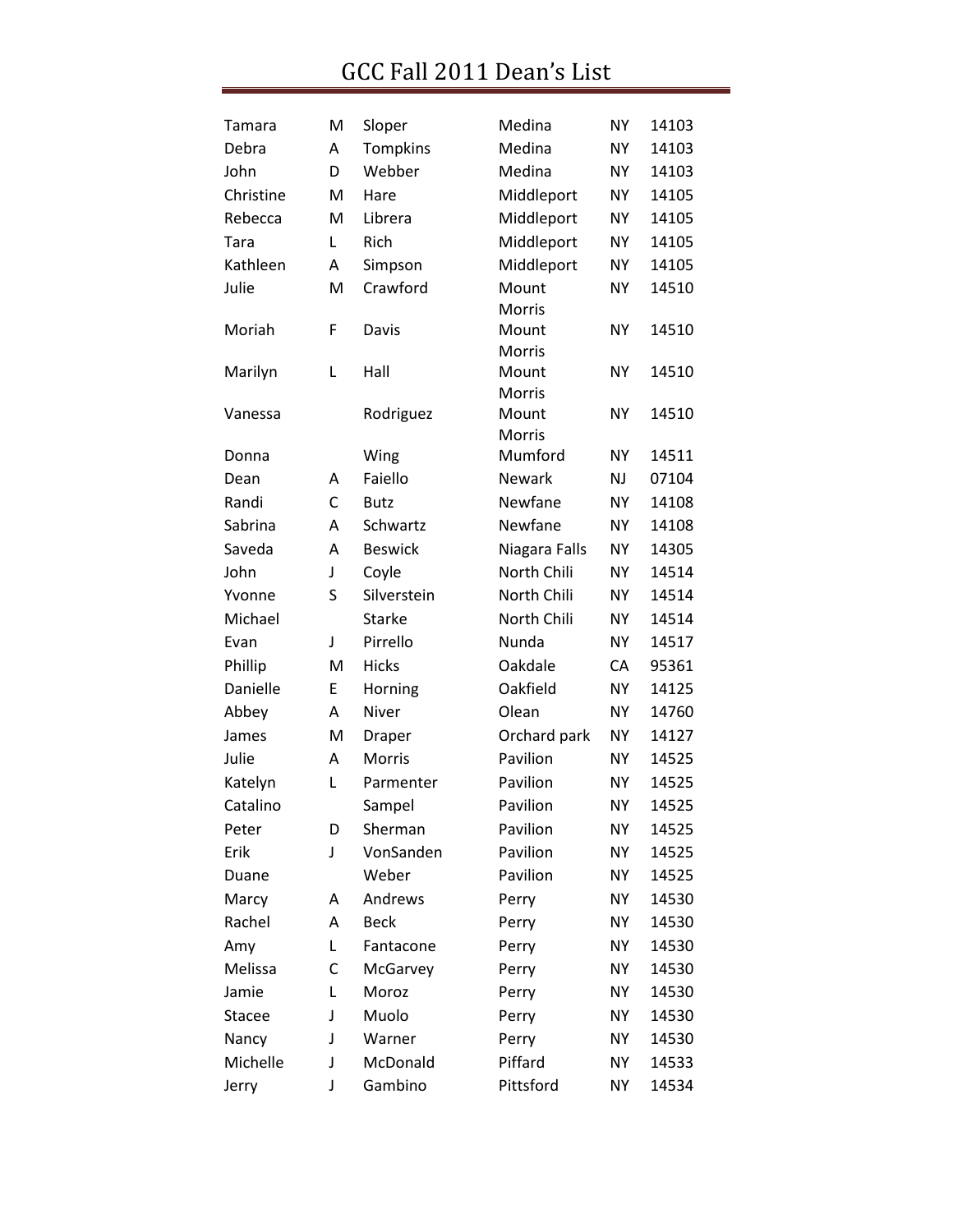| Gyorgyi         |   | Drozdovski      | Rochester             | <b>NY</b> | 14606 |
|-----------------|---|-----------------|-----------------------|-----------|-------|
| Degloyde        | К | Poles           | Rochester             | <b>NY</b> | 14606 |
| Sara            | E | Kanaley         | Rochester             | <b>NY</b> | 14607 |
| Ja'mia          | C | Hewitt          | Rochester             | <b>NY</b> | 14609 |
| Jacob           | W | Rouse           | Rochester             | <b>NY</b> | 14609 |
| Latoya          | D | Stevenson       | Rochester             | <b>NY</b> | 14609 |
| Deborah         | L | <b>Brown</b>    | Rochester             | <b>NY</b> | 14612 |
| Robert          | H | Illy            | Rochester             | <b>NY</b> | 14612 |
| Rina            |   | Infantino       | Rochester             | <b>NY</b> | 14612 |
| Marissa         | D | Pecora          | Rochester             | <b>NY</b> | 14612 |
| Rochelle        | D | Cherry          | Rochester             | <b>NY</b> | 14613 |
| Deanna          | А | Mealing         | Rochester             | <b>NY</b> | 14613 |
| <b>Bonnie</b>   | J | Lee             | Rochester             | <b>NY</b> | 14616 |
| Annell          | W | West            | Rochester             | <b>NY</b> | 14616 |
| Zia             | W | Thomas          | Rochester             | <b>NY</b> | 14619 |
| Shedrick        | J | Wooden          | Rochester             | <b>NY</b> | 14621 |
| Kristy          | M | Chastek         | Rochester             | <b>NY</b> | 14624 |
| Larissa         | А | Dailey          | Rochester             | <b>NY</b> | 14624 |
| <b>Brittany</b> |   | Daymon          | Rochester             | <b>NY</b> | 14624 |
| Kaitlin         | J | Hayden          | Rochester             | <b>NY</b> | 14624 |
| Stacy           | A | McCurn          | Rochester             | <b>NY</b> | 14624 |
| Amy             | Г | Pschierer       | Rochester             | <b>NY</b> | 14624 |
| William         | P | Davin           | Rush                  | <b>NY</b> | 14543 |
| Joseph          | н | Young           | Scottsville           | <b>NY</b> | 14546 |
| Jesse           | M | <b>Barnes</b>   | Sidney                | <b>NY</b> | 13838 |
| Chelsie         | M | Ikeler          | <b>Silver Springs</b> | <b>NY</b> | 14550 |
| Kelly           | A | Rogers          | <b>Silver Springs</b> | <b>NY</b> | 14550 |
| Michelle        | V | Fronczek        | South Wales           | <b>NY</b> | 14139 |
| Jennifer        |   | Wickes          | Speculator            | <b>NY</b> | 12164 |
| Stephanie       | M | <b>Barone</b>   | Spencerport           | <b>NY</b> | 14559 |
| <b>Thomas</b>   | Е | Williams        | Spencerport           | <b>NY</b> | 14559 |
| Paula           | K | Lutz            | Springville           | <b>NY</b> | 14141 |
| Ellen           | А | Richards        | Springville           | <b>NY</b> | 14141 |
| Heather         | M | Williams        | Springwater           | <b>NY</b> | 14560 |
| Julie           | L | Doty            | Stafford              | <b>NY</b> | 14143 |
| Mark            | J | Williams        | Stafford              | <b>NY</b> | 14143 |
| Margaret        | E | <b>Burnisky</b> | Stanley               | <b>NY</b> | 14561 |
| Danelle         | M | Eckert          | Strykersville         | <b>NY</b> | 14145 |
| Megan           | E | George          | Strykersville         | <b>NY</b> | 14145 |
| Susan           | M | Long            | Tonawanda             | <b>NY</b> | 14150 |
| Allyson         | D | Forbes          | Victor                | <b>NY</b> | 14564 |
| Tammy           | J | Courtwright     | Warsaw                | <b>NY</b> | 14569 |
| Michelle        | L | Goodenow        | Warsaw                | <b>NY</b> | 14569 |